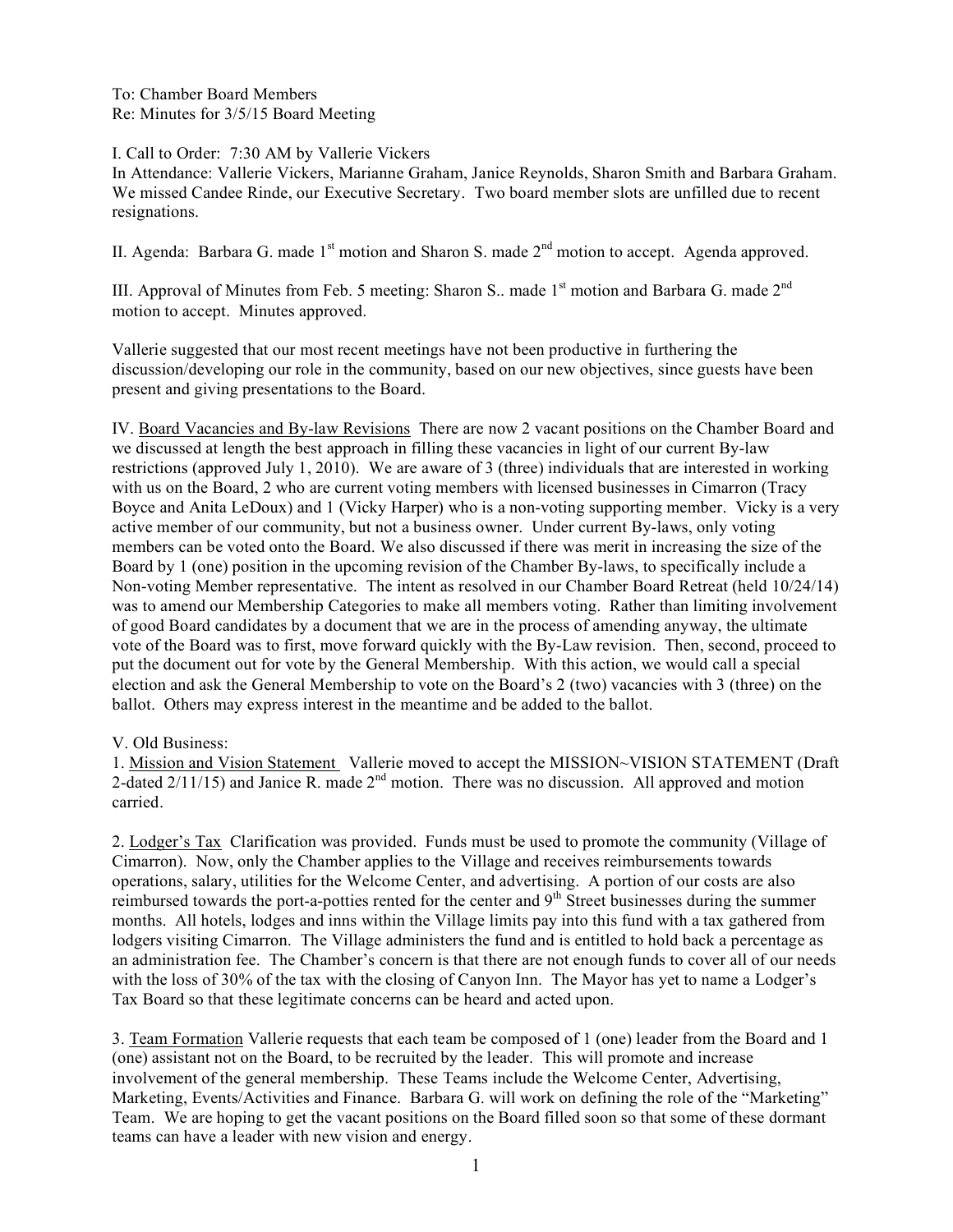4. Finance Team Sharon Smith has volunteered to lead the Finance Team with the resignation of Steve Nelson. She suggests that she knows and currently works with Quick Books. She recommends that our Quick Books categories be revised to reflect our Budget categories. This improvement would help us track our spending and better stay on our budget.

5. Visitor's Center Team Report With Sharon S. moving to Finance, Vallerie Vickers has volunteered to take back the leadership role for the Visitor's Center. One item on this team agenda is to revisit the job description of the Executive Secretary (Director).

6. Events Team Report Janice Reynolds, team leader, reported that we received permission from the Village to hold "Yard Sales in the Park" slated for 1<sup>st</sup> Saturdays of the month. More details later. Following are some updates on plans for "Wild West Days" to be held in the Park on July 18-19 as outlined by Janice: We have received 3 (three) sponsorships to date  $-$  \$500 from International Bank, \$200 from Philmont and \$75 from the local chapter of the Kiwanis Club. The goal for this first time event (although inspired by Cimarron Days) is to not lose money, so these sponsorships are important. There is a \$800 budget for this event increased to \$1,575 by these donations. Potential "Vendor's" letters have been sent out to Chamber businesses and those who have participated in the past. We have also reached out to new people including non-profits and other civic-minded organizations in the community – this should include service, church and school groups who may want to have a booth for fund-raising or building community awareness. Contrary to what we had previously understood, the Chamber will be charged \$300 for the Gunfighter's Show. With the musical bands who have been secured and the gunfighters, the current expenses equal \$1,400. Four booths have been requested to date at \$25 fee each.

Other events that will continue are our sponsorship of the July 4<sup>th</sup> Parade. Although there is no budget for this event, we have traditionally provided a modest sum of prize money for the best floats in the parade, along with ribbons.

Vallerie V. volunteered to assist Janice as the lead on Events.

In discussion, we reemphasized that Teams should not make decisions independently from the Board, especially those affecting budgetary commitments, but bring proposals needing approval back to the Board for a vote.

## VI. New Business

1. Analytical Survey of Members Barbara G. is working on this project – she suggests that Springer has done a number of surveys and may use these for ideas.

2. By-laws Revision Barbara G. and Marianne G. will meet to work on drafting new By-laws based on our resolutions from the Chamber Board Retreat. Both will be out of town following this meeting, but can get together between March  $18<sup>th</sup>$  and  $25<sup>th</sup>$ . When completed, an informal Board meeting may be called to review prior to the next formal meeting on April  $2<sup>nd</sup>$ .

3. Filling Vacant Board Positions We resolved to try to keep moving forward with the By-laws revision/vote and the voting in of new Board Members so that they could be present at the May Board meeting.

## VII. Executive Secretary's Report:

Candee was called to California for her father's funeral and was away the day of our meeting. She provided a written report by email.

## VIII. Other Items/Announcements

1. Vallerie announced a new business in the Village, a mineral & rock shop relocated from Eagle Nest. It's location is 444 East 9<sup>th</sup> Street, the building occupied previously by the Cimarron Candle Company. We all should go by and welcome Sheila Park, the owner. We will schedule a ribbon-cutting for the new business during the summer months.